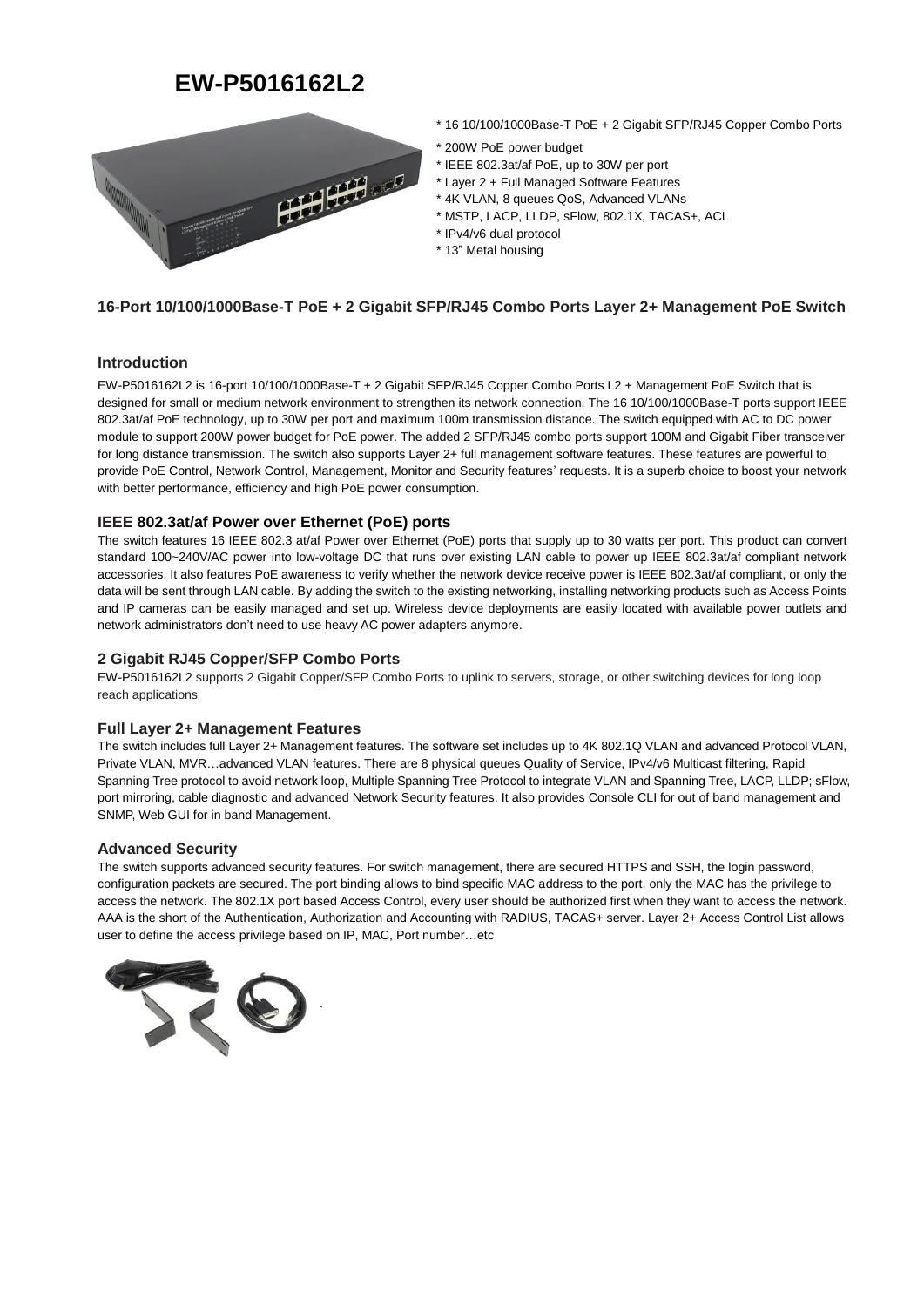| <b>Standard</b>     | Ethernet: IEEE 802.3, 802.3u, 802.3ab, 802.3z, 802.3az EEE                        |
|---------------------|-----------------------------------------------------------------------------------|
|                     | PoE: IEEE 802.3af PoE, IEEE 802.3at PoE+                                          |
|                     | Protocol: IEEE 802.3x - Flow Control, IEEE 802.1Q - VLAN, IEEE 802.1p - Class     |
|                     | of Service, IEEE 802.1D - Spanning Tree, IEEE 802.1w - Rapid Spanning Tree,       |
|                     | IEEE 802.1s - Multiple Spanning Tree, IEEE 802.3ad - Link Aggregation Control     |
|                     | Protocol (LACP), IEEE802.1v - Protocol VLAN, IEEE 802.1AB - LLDP (Link Layer      |
|                     | Discovery Protocol), IEEE 802.1X - Access Control                                 |
| Interface           | <b>Number of Port: 18</b>                                                         |
|                     | 10/100/1000Base RJ-45 Port: 16, Auto-negotiation, Auto MDI/MDIX                   |
|                     | 100/1000 SFP/RJ45 Copper Combo Ports: 2                                           |
| <b>Performance</b>  | <b>Switch Fabric: 32Gbps</b>                                                      |
|                     | <b>MAC Address Table Size: 8K</b>                                                 |
|                     | Forwarding Rate: 26.8Mpps                                                         |
|                     | Packet Buffer: 4Mb                                                                |
| <b>PoE Features</b> | 802.3af/at Compliant                                                              |
|                     | Max. Power Output Per Port: 30W                                                   |
|                     | PoE Power Budge: 200W                                                             |
|                     | <b>PoE Management:</b>                                                            |
|                     | Enable/Disable per-port                                                           |
|                     | Priority Setting per-port                                                         |
|                     | Maximum Power per-port/system                                                     |
|                     | PoE Mode Setting per-port<br>PD Classification, PoE Status                        |
|                     | Flow Control: 802.3x (Full-duplex) ort/ Back-Pressure (Half-duplex)               |
| <b>L2 Features</b>  |                                                                                   |
|                     |                                                                                   |
|                     | <b>Spanning Tree:</b>                                                             |
|                     | IEEE 802.1D-2004(Includes IEEE 802.1w): Rapid Spanning Tree Protocol              |
|                     | 802.1s Multiple Spanning Tree Protocol                                            |
|                     | <b>Loop Detection</b><br><b>VLAN:</b>                                             |
|                     |                                                                                   |
|                     | IEEE 802.1Q Tagged Based, Max. VLAN Group: 4K<br>QinQ                             |
|                     | Port-based VLAN                                                                   |
|                     | Voice VLAN                                                                        |
|                     | <b>Private VLAN</b>                                                               |
|                     | <b>MVR</b>                                                                        |
|                     | <b>MAC-Based VLAN</b>                                                             |
|                     | Protocol-Based VAN                                                                |
|                     | <b>Link Aggregation:</b>                                                          |
|                     | Static Trunk & IEEE 802.3ad with LACP                                             |
|                     | Max. Group: 5                                                                     |
|                     | Max. Ports/Group: 8                                                               |
|                     | <b>IGMP Snooping:</b>                                                             |
|                     | IGMP Snooping v1/v2/v3                                                            |
|                     | IPv6 MLD Snooping v1/v2                                                           |
|                     | Querier support/ IGMP Filtering, IGMP Leave Proxy, Immediate Leave                |
|                     | Storm Control: Broadcast/ Multi-cast/ Un-known Unicast<br>Jumbo Frame Support: 9K |